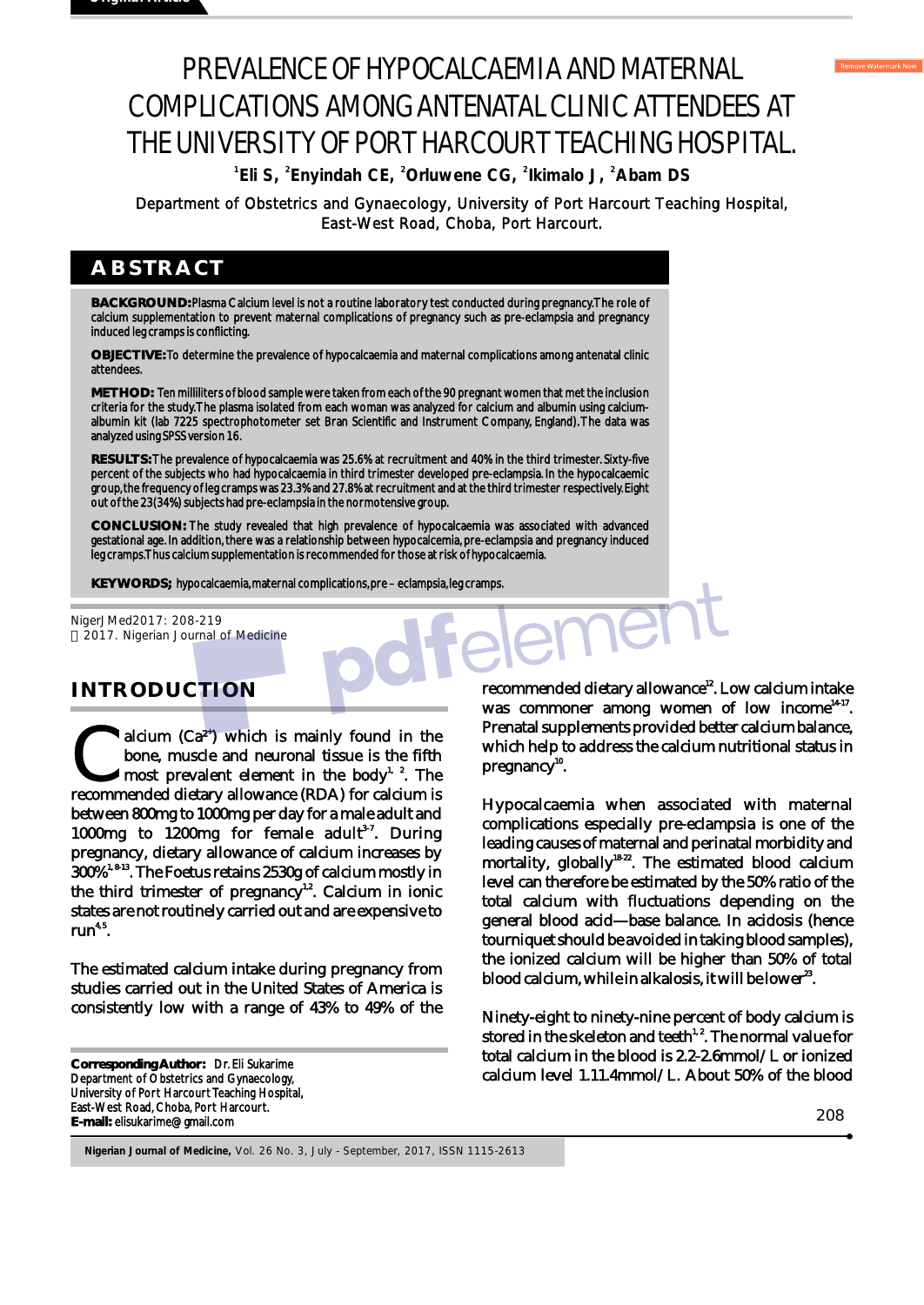(albumin)  $24-27$ . The ionized calcium which is difficult to measure independently of the total calcium is however the only component that can be used in the body in such vital processes as muscular contraction, cardiac function, transmission of nerve impulses and blood  $clotting^{28}$ .

Serum calcium levels are affected by parathyroid hormone and vitamins. Parathyroid hormone exerts direct effects on the bone to release calcium into the blood and on the kidneys to effect reabsorption by the proximal tubules while vitamin D increases serum calcium by stimulating absorption by intestines $1.29$ . The role of oestrogen in increasing bone calcium deposits and of androgens (like in hyper function of the adrenal cortex or thyroid) in causing hypocalcaemia and bone decalcifications are all regarded as permissive actions<sup>30</sup>.

Hypocalcaemia has been shown to occur during pregnancy, reaching lowest level at the beginning of third trimester  $26$ . This reduction may be due to factors such as higher nutritional demands in pregnancy, inadequate intake in the diet and volume expansion and reduction in concentration of plasma proteins (especially albumin) in pregnancy. In addition, increase in maternal oestrogen production blocks bone re-absorption and increases calcium urinary excretion. As a compensatory mechanism, parathyroid hormone (PTH) tends to increase at term. However parathyroid hormone may indirectly increase intestinal absorption of calcium as the only compensatory process during pregnancy because of the action of oestrogen $<sup>1,2</sup>$ .</sup>

Calcium ions are released from bone into the blood stream or bound to proteins such as serum albumin. This means that in cases of hypoalbuminemia, there will be a corresponding hypocalcaemia  $1/2$ .

Hypocalcaemia may also be due to hypomagnesaemia<sup>1</sup> <sup>31</sup>. This explanation is based on the fact that calcium is responsible for the transport of magnesium from the endoplasmic reticulum to the extracellular fluid. This invariably means that hypocalcaemia may result to low serum magnesium.

Hypocalcaemia in pregnancy is able to induce maternal and foetal consequences which may last throughout life <sup>32-34</sup>. Hypocalcaemia has been associated with disordered glucose metabolism, vascular disorders and electrolyte imbalance<sup>1,35</sup>. It is important to note that studies have shown that hypocalcaemia has great effects on the process of parturition and on foetal growth and developme $1/2$ .

Hypocalcaemia causes uterine artery spasm and this has been linked to placental insufficiency which leads growth restriction<sup>36-38</sup>. In addition, hypocalcaemia has also been linked by some researchers to increased incidence of leg cramps; justifying the use of calcium supplements for many weeks until delivery in som centres<sup>39</sup>.

The possible pathogenesis of hypocalcaemia in preeclampsia with associated morbidities has persistently been the subject of debate. Most of the available data on this insufficiently researched subject is outside our subregion. The question to be answered is whether these data are a true reflection of what is obtainable in our environment<sup>9, 10</sup>. The prevalence of hypocalcaemia and maternal complications associated with hypocalcaemia among antenatal attendees will form the basis of this study.

It is important to note that often times due to practical ease of laboratory evaluations, it is total plasma calcium that is commonly measured in most laboratories. In view of the protein binding associated with calcium, principally by albumin, changes in plasma albumin levels thus affect total plasma level<sup>1</sup>. This warranted the concept of corrected plasma calcium to obviate any changes that low or high plasma albumin levels may have on the values gotten. Especially proteinuria being a feature of pre-eclampsia, the importance of corrected plasma calcium estimation becomes pertinent.

Heaney and Recker were among the early researchers to study calcium balance of pregnant women in the United States<sup>40</sup>. Towards the end of pregnancy, they noticed there was a tendency towards more and longer negative calcium balance, even when the women were on daily calcium intake. In addition, they concluded that intestinal calcium absorption is increased in late pregnancy<sup>41</sup>. They studied 85 pregnant women residing in the United States of America and found that their daily calcium intake was less than the recommended daily allowance<sup>40</sup>.

Most sea foods, cheese, yoghurt and milk are rich in calcium, as well as some shell fish, sardines, fortified foods and soya beans. In contrast, many refined foods, tubers, oils and fats contribute little to dietary calcium. Absorption of calcium can vary, especially depending on calcium intake $40, 41$ . Calcium absorption appears to be greatest within the duodenum and ileum and occurs by both passive and active process<sup>2, 4244</sup>. The kidney has a very significant role in calcium homeostasis. Active reabsorption of calcium takes place in the loop of Henle in the proximal tubules and this is influenced by urinary loss and probably the acid-base balance. Excess calcium is eliminated by the kidneys<sup>2</sup>.

When dietary calcium intake is not sufficient to meet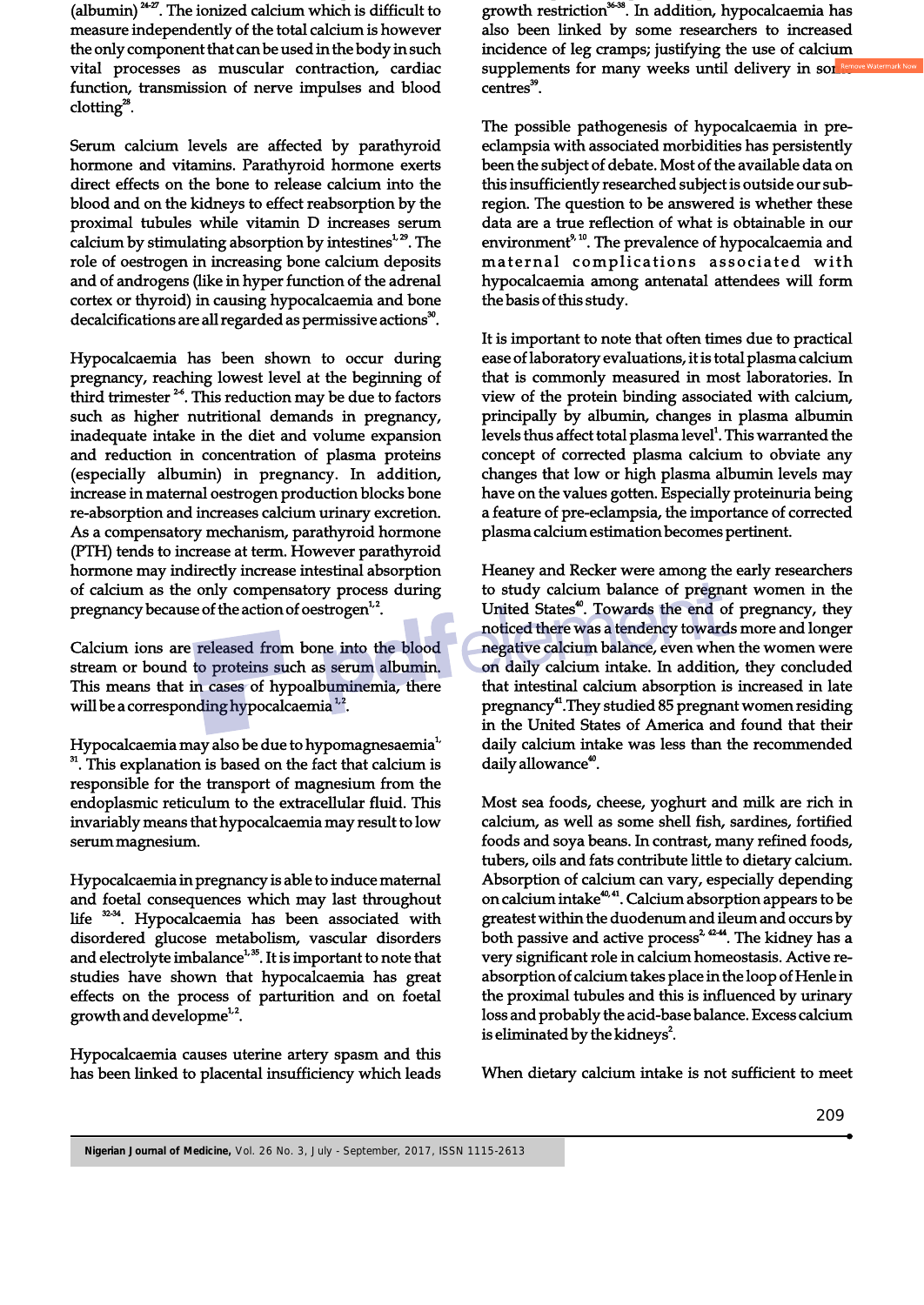mobilized and calcium deficiency in pregnancy can develop.

One of the first reports of serum calcium levels during pregnancy was in 1920 by Halluran and Spencer<sup>45</sup> They found out that hypocalcaemia was associated with maternal complications such as pre-eclampsia and pregnancy-induced leg cramps.

Carmina et al studied 9 healthy Brazilian women who habitually consumed 500mg calcium per day and concluded that calcium homeostasis appears to be attained by a more efficient intestinal calcium absorption during pregnancy and by renal calcium conservation during both pregnancy and lactation<sup>46-50</sup>.

Several cardiovascular changes occur during pregnancy among which is 40% of blood volume expansion<sup> $1, 2$ </sup>. There is the possibility that alteration in calcium metabolism may be responsible for some of the physiological changes during pregnancy and many other diseases linked to cardiovascular abnormalities. Evidence has shown that a compromised calcium status may be involved in some disorders during pregnancy such as pre-eclampsia/pregnancy induced hypertension and muscle cramps.

 eclampsia have been established by some biological Studies done in western Nigeria established a link between hypocalcaemia and pr-eeclampsia<sup>32</sup>. Physiological effects of calcium in hypertension/premechanisms<sup>2</sup>. A relatively low calcium level creates an intracellular imbalance between calcium and magnesium, which results in increased vascular tone in the smooth muscle of the artery and therefore increased  $16, 17$  blood pressure<sup>16, 17</sup>.

The relationship between pre-eclampsia and hypocalcaemia has long been recognised<sup>51-53</sup>. Researchers have shown that there is undisputable link between pregnancy induced hypertension and calcium deficiency $1/2$ .

Heaney studied the plasma and intracellular calcium concentrations in pre-eclamptic and normal pregnant women<sup>25</sup>. They found plasma calcium levels were not so different but that in preeclamptic women, calcium deficiency was a common finding. These two groups showed lower plasma level of calcium concentrations than non-pregnant values and the pre-eclamptic group had a significantly lower calcium concentration when compared to the normal pregnant women. Thus they suggested that hypocalcaemia might contribute to the vascular lesions of pre-eclampsia<sup>1,54</sup>. In addition, Bezerra in another study demonstrated that subjects who developed pre-eclampsia showed decrease in

gestational age<sup>55</sup>. Worthy of note however is that this has not been consistent with some researchers who concluded that hypocalcaemia had no role to play in the pathogenesis of pre-eclampsia $^{13}$ .

In a study done at North East Nigeria, there was 10% to 15% decline in the serum level of total calcium among 30 pregnant women<sup>56</sup>. The reduced calcium level may be due to haemodilution of pregnancy, poor absorption or excessive urinary loss from increased glomerular filtration rate $^{12}$ .

In spite of this conflicting data, many authorities have suggested the supplementation of calcium to pregnant women who become hypocalcaemic<sup> $44$ </sup>.

In a meta-analysis conducted by Patrelli, which was a randomised controlled trial conducted to demonstrate calcium supplementation and prevention of preeclampsia, he concluded in the study that preeclampsia is likely to be a multi-factorial disease<sup> $57,58$ </sup>. However, inadequate calcium intake represents a factor associated with an increased incidence of hypertensive disease. The results further demonstrated that additional calcium during pregnancy is an effective measure to reduce the incidence of preeclampsia, especially in populations at high risk of preeclampsia due to ethnicity, gender, age, high body mass index and in those with low baseline calcium  $intake<sup>40</sup>$ .

 However, more studies are needed to confirm the relationship between calcium supplementation and reduction in incidence of pre-eclampsia.

In another study conducted by Berasis in Nigeria, it was noted that pre-eclampsia is a pregnancy specific syndrome and is one of the most common causes of electrolyte imbalance vis-a-vis hypocalcaemia, hypomagnesaemia, hypokalaemia and hyponatraemia<sup>40</sup>.

Calcium supplementation has been advocated by some authorities to be beneficial in the treatment of pregnancy induced leg cramps $^{12, 17}$ . In addition it has been shown by some authorities that in cases of maternal hypocalcaemia administration of oral calcium has been associated with reduction in incidence of pregnancy-induced leg cramps<sup>39</sup>.Young and Jewell in a Cochrane review later concluded that if a woman found cramps troublesome in pregnancy, the best evidence was for calcium supplement to be given<sup>69</sup>.

It is appropriate to prevent hypocalcaemia in pregnancy because of the presumed association of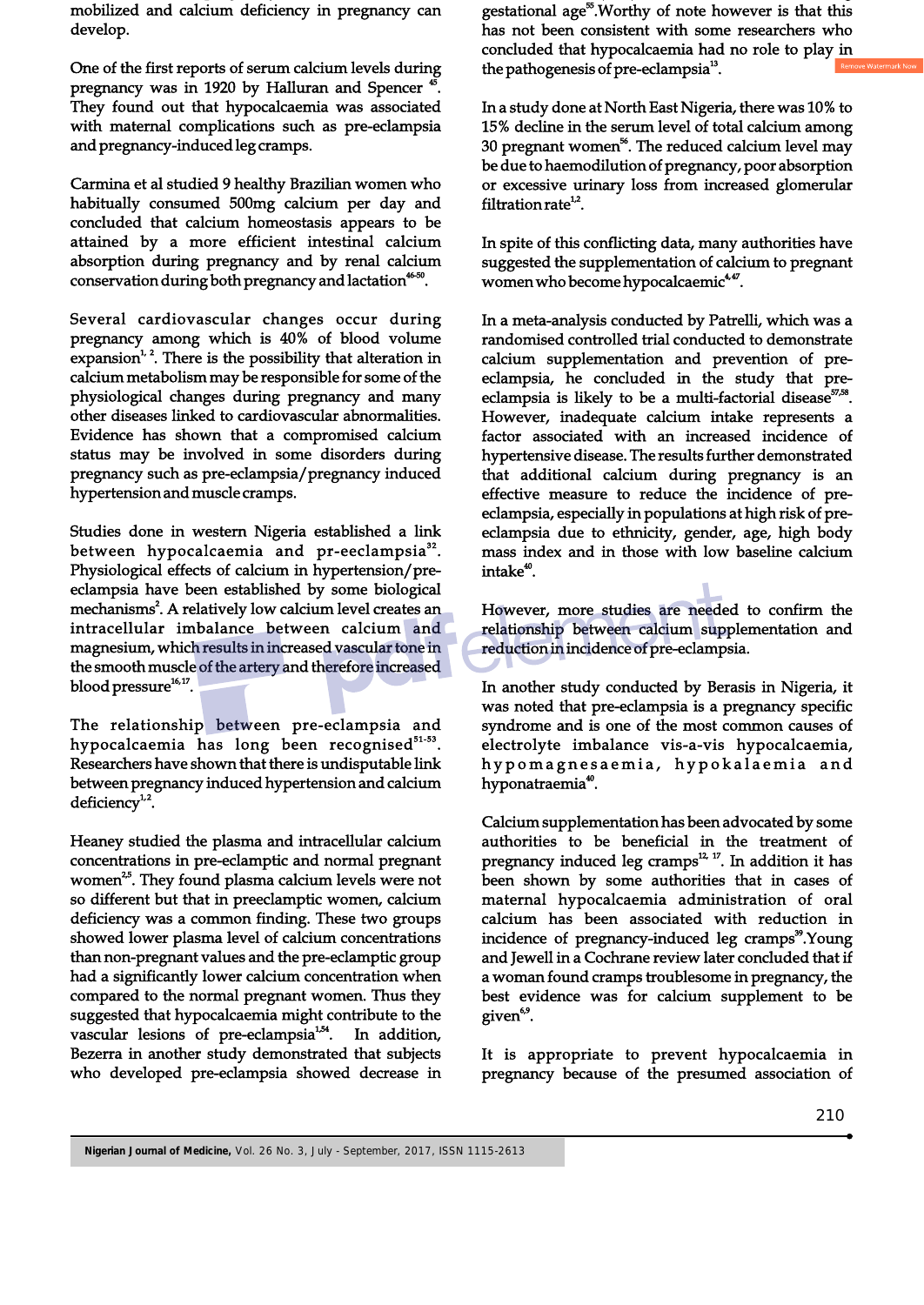pre-eclampsia and pregnancy-induced leg cramps. In addition, these maternal complications increase maternal and perinatal mortality. However, preventive measures of hypocalcaemia have been disappointing. Many strategies used to prevent hypocalcaemia have been evaluated. In general, none of these have been found to be clinically efficacious.

Primary prevention of hypocalcaemia involves avoiding the occurrence of derangement of calcium prior to pregnancy. This entails carrying out full evaluation of the patient.

Secondary prevention of hypocalcaemia is the breaking off of the disease process before the emergence of associated maternal complications. Since the aetiopathogenesis of hypocalcaemia have been explained earlier; secondary prevention entails correction of the pathophysiology.

These measures may be nutritional or pharmacological.

A study conducted by Heany had suggested that diet rich in calcium taken early in pregnancy may reduce the risk of hypocalcaemia<sup>13</sup>. A more recent study has shown that diet rich in calcium such as most seafood, cheese, yoghurt and milk given within the third trimester of pregnancy may lead to reduction of the incidence of hypocalcaemia<sup>43,44</sup>.

Calcium supplementation appears to be beneficial to women at high risk of hypocalcaemia and in communities with low dietary calcium intake  $9.10$ . These benefits are conformed by several small trials. One of the largest trials on calcium supplementation as it concerns one of the maternal complications associated with hypocalcaemia was the calcium for pre $eclamps a prevention (CPEC) trial<sup>10</sup>. CPEC trial$ suggested that calcium supplementation during pregnancy did not prevent pre-eclampsia or reduce perinatal outcomes in healthy nulliparous women  $10$ .

The advantage of the study above was its large sample size and also the highest dose of calcium (2 gram) was used compared to previous studies. However, the drawback of this study was that it was conducted in a low-risk population with adequate intake of calcium. This means that most probably hypocalcaemia was ruled out.

The CPEC study with respect to hypocalcaemia and maternal complication of pre-eclampsia still leaves open the possibility that calcium supplement may be useful as the women included in the trial were already taking higher than average levels of calcium than is was a need for a confirmatory trial to be conducted in a high-risk population especially those at risk of hypocalcaemia. Such a trial, the World Health Organization randomized trial of calciu supplementation among low calcium intake pregnant women, was done involving 8325 women. It tends to support the motion that 1.5g calcium/day supplement did not prevent one of such maternal complication associated with hypocalcaemia but did reduce its severity, maternal morbidity and neonatal mortality.

The results of the WHO trial are related to many West African women with inadequate dietary calcium intake in relationship to hypocalcaemia with associated maternal complications.

#### **AIM AND OBJECTIVE OF THE STUDY**

To determine the prevalence of hypocalcaemia and maternal complications among antenatal clinic attendees at the University of Port Harcourt Teaching Hospital.

#### **METHODOLOGY**

This study was conducted in the University of Port Harcourt Teaching Hospital. It is a800 bed hospital located at Alakahia in Obio-Akpor Local Government Area of Rivers State, South-South Nigeria, about 15 kilometres from Port Harcourt city along the Port Harcourt axis of the East-West Road. It is a tertiary health institution that provides all levels of health care services to Rivers, Bayelsa, Delta, Imo, Abia and Akwa-Ibom States. The Obstetrics and Gynaecology department is one of the major clinical departments of the hospital with twenty-two (22) Consultant Staff.

On the average between 400 and 450 patients are booked for antenatal care every week in the hospital, while follow-up attendance rate is between 250 and 300 patients per week. The delivery rate in the hospital in the last few years has been about 3600 yearly, which gives an average monthly rate of 300.

The hospital has a chemical pathology department staffed by consultants, resident doctors, laboratory scientists and interns. Over thirty various tests are conducted in the chemistry laboratory including serum calcium and albumin estimations. The present cost of doing single serum calcium estimation is about three US dollars. Serum total calcium is usually requested together with albumin for the purpose of estimating the corrected calcium level. Ionized calcium (the active component) is also measured.

#### **STUDY DESIGN**

This is a case control cross sectional study of patients attending antenatal care at the University of Port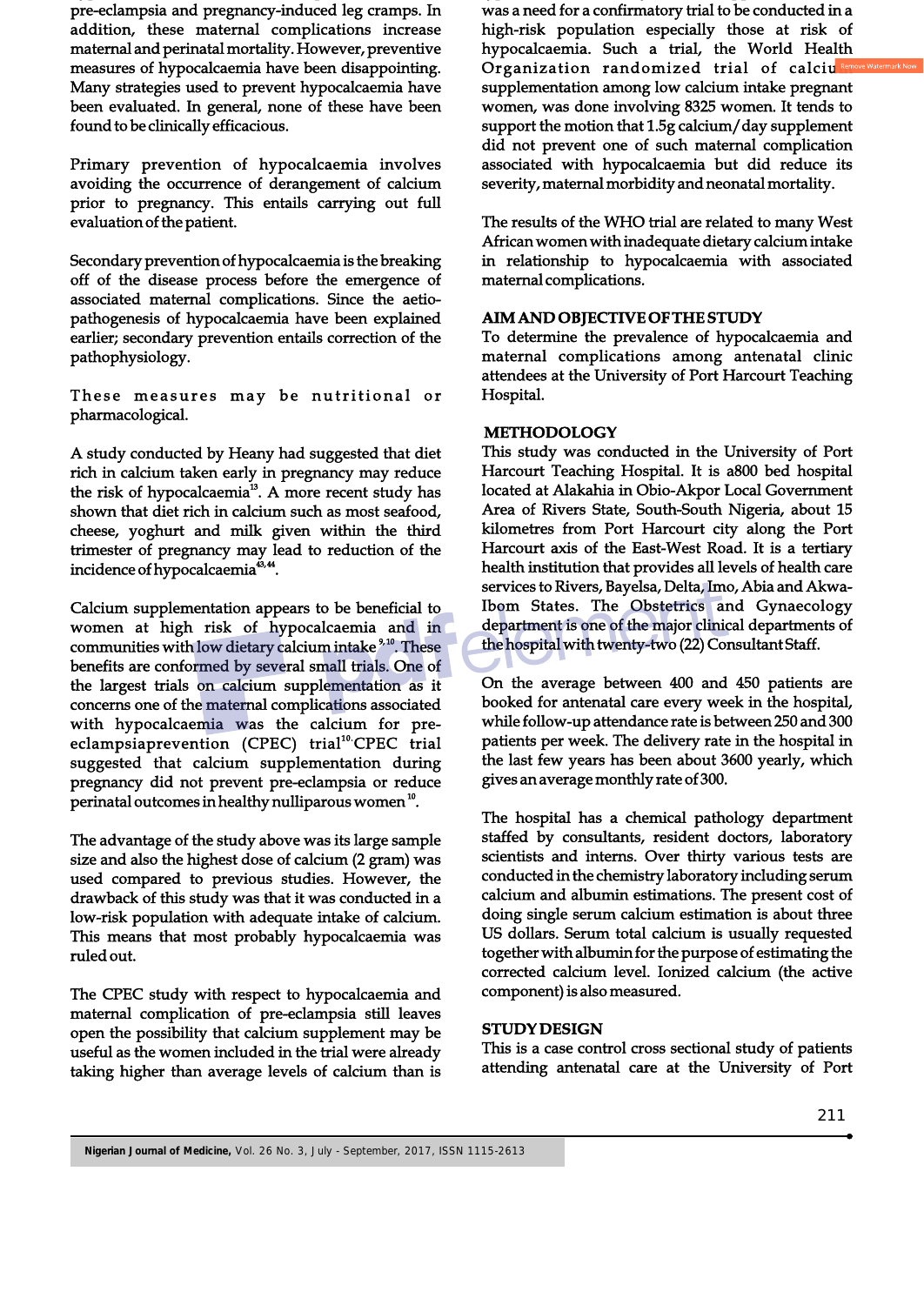be healthy pregnant women with uncomplicated pregnancies at the time of enrolment. These patients had 10 mls of venous blood specimen drawn into a Lithium Heparin specimen bottle and centrifuged at 3000 rpm. Plasma will be collected for estimation of total calcium, albumin and ionized calcium fraction. These samples were centrifuged within one hour of collection and batch analysed. This was done at enrolment and thereafter at the third trimester. It is important to note that tourniquet was not be applied when collecting blood samples to ascertain the level of Plasma calcium because this may contribute to error in the analysis of the result due to the role of Calcium in the pathogenesis of muscle contractility. They were subsequently followed up till third trimester.

#### **STUDY LOCATION**

The subjects in the study were patients attending antenatal care in the University of Port Harcourt Teaching Hospital and delivery will be during the course of the study period. All patients who meet the criteria for inclusion were counselled and given a consent form, and those who elected to participate in the study will be enrolled until the sample size is achieved. Counselling on the nature of the study was done, the amount of blood to be drawn, the details of the subsequent follow up, and the time of termination for each patient will be given. The women were told that participation was voluntary and that they were free to withdraw at any time. They were also told that their decision to participate or not participate in the study will not affect their care. Their written consent was obtained if they decide to join the study.

#### **STUDY GROUP**

Patients evaluated were between gestational ages 8 to 20 and 26 to 36 weeks. The reason was that these periods was in agreement with most existing data, indicating that hypocalcaemia occurred in early pregnancy<sup> $1, 2$ </sup>. However, others revealed a fall in serum calcium level in the third trimester.

This suggests that the effects due to changes in serum calcium levels in pregnancy may be marked in the latter half of pregnancy.

The participants were recruited over two (2) weeks, and were followed up till the third trimester. Routine antenatal care was given unless complications arise. Routine antenatal investigations and drugs were prescribed. All complications in pregnancy and outcome of delivery was noted. The participants were advised to avoid taking calcium supplements.

All patients were assessed for occurrence of features of pre-eclampsia and leg cramps in pregnancy and need

At the end of the study the prevalence of hypocalcaemia among antenatal clinic attendees was ascertained. In addition, maternal complications link with patients presenting with hypocalcaemia was also ascertained. It is important to note that treatment was offered to patients with hypocalcaemia. This was necessary to avoid the ethical issues concerning withholding treatment should any of the patients have a laboratory report of hypocalcaemia as determined by the standards of the study.

#### **INCLUSION CRITERIA**

All healthy patients of gestational age between 8 to 20 weeks and between 26 weeks to 36 weeks attending antenatal care in the UPTH during the study period were eligible. For all subjects, sociodemographic data including age, parity, occupation and level of education of the patient and her spouse, estimated gestational age, as well as relevant clinical parameters were entered into a data extraction sheet and used to generate a data base. The social classes of the women were determined from Olusanya et al classification, making use of educational status of the woman and her husband's occupation<sup>59</sup>

#### **EXCLUSION CRITERIA**

The patients with the following conditions were excluded from the study: those with chronic hypertension, chronic renal disease/renal osteodystrophy, intrauterine growth restriction, multiple pregnancy, retroviral infection/acquired immunodeficiency syndrome, sickle cell anaemia, diabetes mellitus, gestational diabetes mellitus, metabolic syndrome and thyroid disease.

#### **SAMPLE SIZE DETERMINATION**

In a similar study conducted by Aruna Patel et al at G.M Hospital, Rewa, the prevalence of Hypocalcaemia with maternal complication vis-a-vis pre-eclampsia was  $94\%$ <sup>61</sup>. Therefore, the minimum sample size for simple proportion with 5% accuracy and 95% level of confidence will be calculated below as $<sup>62</sup>$ :</sup>

$$
\begin{array}{c}Z^2xP(1-P)\\n= \end{array}
$$

 $\mathbf{d}^2$ Where:

n = the desired sample size,

the standard normal deviate, usually set at 1.96, which corresponds to 95% confidence level,  $p =$  the proportion (prevalence) in the target population estimated to have a particular characteristic, d is the tolerance i.e. how close the proportion of interest is to the desired estimate e.g. within 0.05.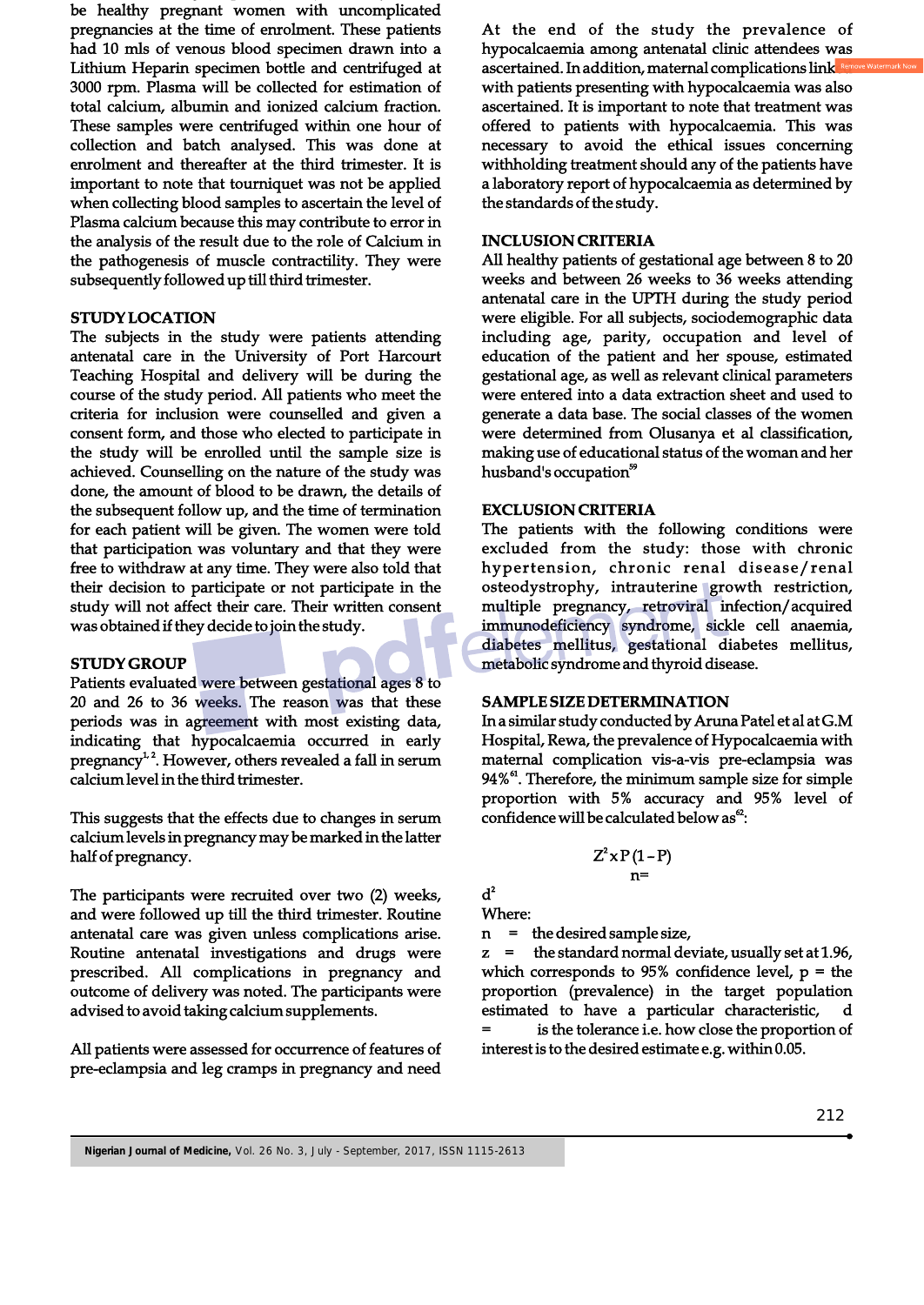2 (1.96) x 0.94(0.6) n = -----------------------------------

 $(0.05)^2$  $=$  88

The calculated sample size will be 88 which will be rounded up to 90.

#### **STATISTICAL ANALYSIS**

All results were entered into a questionnaire and analysis was done with a personal computer using the SPSS for windows version 16. Categorical variables were expressed as absolute numbers and percentages and significant difference was determined using the Chi square test or Fisher exact test where appropriate, while continuous variables were presented as means with standard deviations and significant differences were determined with the student "t" test. The level of significant difference was set as  $p < 0.05$ .

#### **RESULTS**

In the study 90 participants were recruited. All 90 participants remained in the study till the third trimester.

Table 1 shows the level of hypocalcaemia in the study population. The mean plasma calcium level at recruitment was 2.22 mmol/L while at the third trimester was 2.13mmol/L.

The prevalence of hypocalcaemia at recruitment was 25.6% with 23 out of the 90 subjects having serum calcium levels less than 2.2mmol/L at recruitment. The frequency however increased to 36 out of the 90 subjects (40%) in the third trimester, though this difference in proportion was not significant (P=0.07). Fifteen out of the 28 subjects who subsequently had hypocalcaemia at the third trimester developed preeclampsia in the course of the pregnancy. There were 9 other patients with preeclampsia whose serum calcium levels remained normal. Eight patients were taking selfprescribed multivitamin among the subjects in spite of this 4 of them had hypocalcaemia. Table 2 depicts the frequency of hypocalcaemia with maternal socio-demographic characteristics. The age of the subject ranged from 19years to 36 years with a mean age of 29.78. There were 2 subjects under the age of 20years and all of them had hypocalcaemia (P=0.00).

The other age group with significant level of hypocalcaemia was 30-39 years with a frequency of 63.3% (P=0.216). Most of the patients were para 1- 4 and contributed 66.7% of those who had hypocalcaemia, while nulliparas contributed to 33%. There were more cases of hypocalcaemia among Para 1 to 4 but this observation was not statistically significant ( $P= 0.648$ ).

social class 1. They also made the highest number of patients with hypocalcaemia (P=0.00).

There were 15 patients in the social class 4 and all  $15$ them had hypocalcaemia (P=0.00). The prevalence of obesity at recruitment was 33 out of a total of 90 subjects (35.6%); of which 8 of these mothers had hypocalcaemia (P=0.126).

Table 3 shows the maternal adverse outcome related to hypocalcaemia. The development of preeclampsia was significantly higher in the hypocalcaemia group where 15 out of the 23 (62.2%) patients had preeclampsia compared with 8 out of 23 patients in the normocalcaemic group (P= 0.01)

There were no patients in which symphysio-fundal height was smaller than date at the third trimester in both the normocalcaemia and/hypocalcaemic groups. The level of preterm birth was low in this study, 2out of 90 (0.2%). All the subjects in this study delivered after 34 weeks gestation. There were 3 out of a total of 23 in the hypocalcaemia group in the third trimester that delivered before 37 weeks while one patient in the normocalcaemic group delivered preterm. This was not statistically significant  $(P= 0.03)$ .

The occurrence of leg cramp was significant more in the hypocalcaemia group compared with patients who had normocalcaemia (P= 0.01).

emer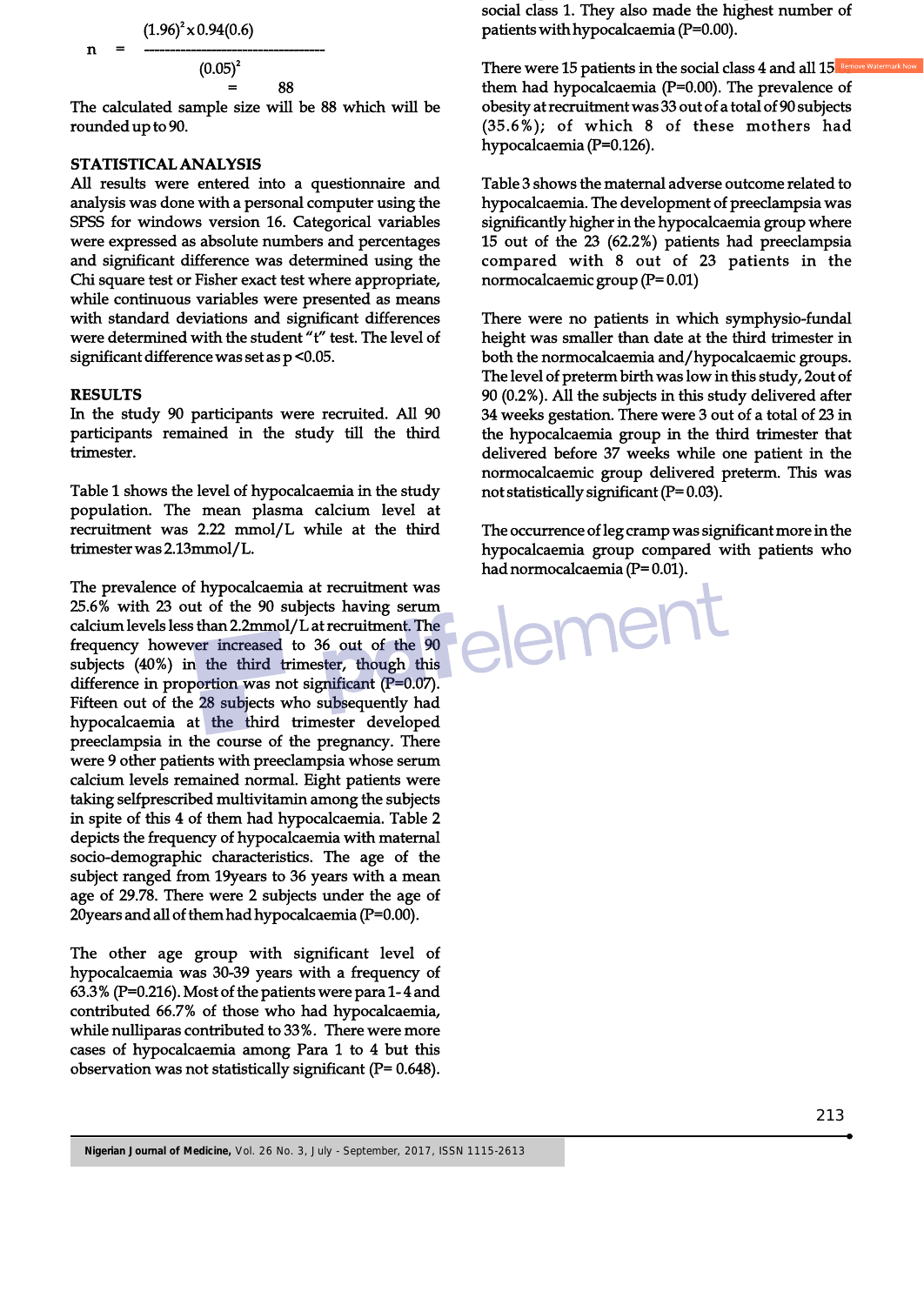#### **TABLE 1 Frequency Table**

| <b>Statistics</b>                          |            |        |             |        |                                     |            |                                                    |                                      |
|--------------------------------------------|------------|--------|-------------|--------|-------------------------------------|------------|----------------------------------------------------|--------------------------------------|
|                                            | <b>AGE</b> | parity |             | ht     | wt                                  | <b>BMI</b> | <b>CALCIUM AT</b><br><b>RECRUITME</b><br><b>NT</b> | <b>CALCIUM AT Rem</b><br><b>TERM</b> |
| Mean                                       | 29.78      | 1.69   |             | 1.6113 | 75.6022                             | 29.0867    | 2.2278                                             | 2.1300                               |
| Std. Error of Mean                         | .427       | .161   |             | .00551 | 1.45120                             | .52243     | .01850                                             | .01791                               |
| Median                                     | 30.00      | 2.00   |             | 1.6000 | 73.2500                             | 28.1000    | 2.3000                                             | 2.2000                               |
| Mode                                       | 32         |        | $\mathbf 0$ | 1.60   | 70.00                               | 27.30      | 2.30                                               | 2.20                                 |
| Std. Deviation                             | 4.047      | 1.526  |             | .05224 |                                     | 4.95622    | .17548                                             | .16990                               |
|                                            |            |        |             |        | 13.76725                            |            |                                                    |                                      |
| Variance                                   | 16.377     | 2.329  |             | .003   | 189.537                             | 24.564     | .031                                               | .029                                 |
|                                            |            |        |             |        | Frequency                           |            | Percent (%)                                        | <b>P VALUE</b>                       |
| <b>Calcium level at recruitme</b><br>nt    |            |        |             |        |                                     |            |                                                    |                                      |
| Hypocalcemia                               |            |        |             |        |                                     | 23         | 25.6                                               |                                      |
| Normal                                     |            |        |             |        |                                     | 67         | 74.4                                               |                                      |
| Calcium level at 3 <sup>RD</sup> TRIMESTER |            |        |             |        |                                     |            |                                                    |                                      |
| hypocalcaemia                              |            |        |             |        |                                     | 36         | 40.0                                               | 0.07                                 |
| Normal                                     |            |        | 54          |        |                                     |            | 60.0                                               |                                      |
| <b>Total</b>                               |            |        | 90          |        |                                     |            | 100.0                                              |                                      |
|                                            |            |        |             |        | 3rd trimester pre eclamptic subject |            |                                                    |                                      |
| Hypocalcaemia                              |            |        | 15          |        |                                     |            |                                                    |                                      |
| <b>Normal</b>                              |            |        | 8           |        |                                     |            |                                                    |                                      |

ė

e Watermark Now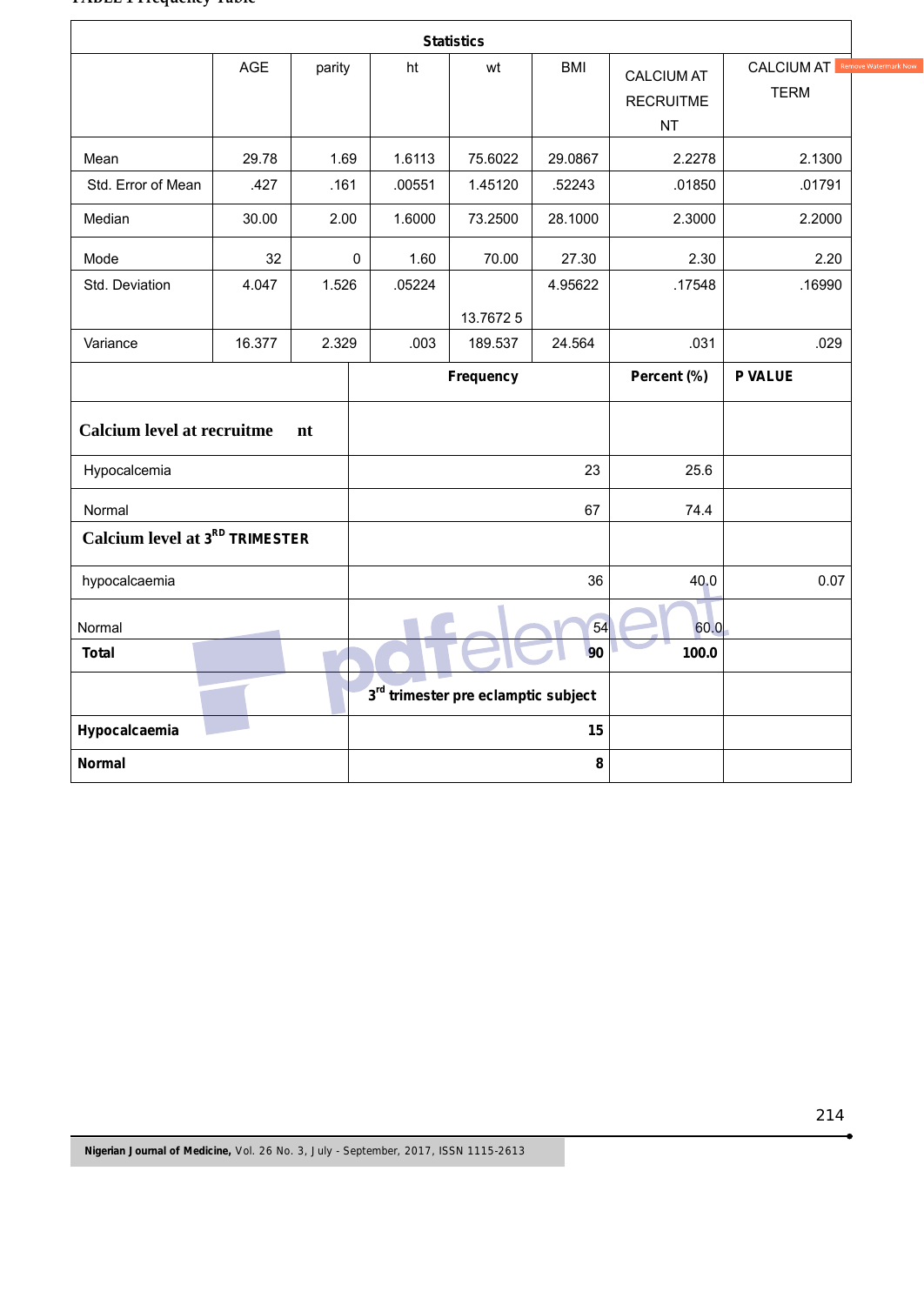|                          | AGE                                 | parity    | ht               |                                | wt                                       | <b>BMI</b>                     | <b>CALCIUM AT</b><br><b>RECRUITMENT</b> |                           | CALCIUM AT $3^{\,\mathrm{RD}}$<br><b>TRIMESTER</b> |         |
|--------------------------|-------------------------------------|-----------|------------------|--------------------------------|------------------------------------------|--------------------------------|-----------------------------------------|---------------------------|----------------------------------------------------|---------|
| Mean                     | 29.78                               | 1.69      |                  | 1.6113                         | 75.6022                                  | 29.0867                        | 2.2278                                  |                           | Rem<br>2.1300                                      |         |
| Range                    | 17                                  | $5\,$     |                  | .23                            | 75.00                                    | 25.10                          |                                         | .90                       |                                                    | .70     |
| Minimum                  | 19                                  | $\pmb{0}$ |                  | 1.50                           | 53.00                                    | 21.00                          | 1.80                                    |                           | 1.70                                               |         |
| Maximum                  | 36                                  | $5\,$     |                  | 1.73                           | 128.00                                   | 46.10                          | 2.70                                    |                           | 2.40                                               |         |
|                          | <b>Calcium level at recruitment</b> |           |                  |                                | Calcium level at 3RD<br><b>TRIMESTER</b> |                                |                                         | Frequency                 | Percent<br>$(\%)$                                  |         |
|                          | Hypocalcemia                        |           | Normocalcaemia   | $\mathbf{P}$ .<br><b>Value</b> |                                          | Hypocalcemia                   | Normocalcaemia                          | <b>P-</b><br><b>Value</b> |                                                    |         |
| Age<br>Group             |                                     |           |                  |                                |                                          |                                |                                         |                           |                                                    |         |
| $<$ 20 $\,$              | $\overline{2}$                      |           | $\boldsymbol{0}$ | 0.024                          |                                          | $\sqrt{2}$<br>$\boldsymbol{0}$ |                                         | 0.216                     | $\overline{c}$                                     | 2.2     |
| 20-29                    | 5                                   |           | 26               |                                |                                          | 12                             | 19                                      |                           | 31                                                 | 34.4    |
| 30-39                    | 16                                  |           | 41               |                                |                                          | 22                             | 35                                      |                           | 57                                                 | 63.3    |
| Parity                   |                                     |           |                  |                                |                                          |                                |                                         |                           |                                                    |         |
| $\boldsymbol{0}$         | $\boldsymbol{6}$                    |           | 24               |                                | 13                                       |                                | 17                                      | 0.648                     | $30\,$                                             | 33.3    |
| $1-4$                    | 17                                  |           | 43               |                                |                                          | $23 -$                         | 37                                      |                           | 60                                                 | 66.7    |
| <b>Social</b><br>class   |                                     |           |                  |                                |                                          |                                |                                         |                           |                                                    |         |
| $\,1$                    | $\overline{4}$                      |           | $40\,$           | 0.000                          |                                          | 12                             | 32                                      | 0.000                     | 44                                                 | 48.9    |
| $\sqrt{2}$               | $\,1\,$                             |           | $24\,$           |                                |                                          | $\mathfrak{S}$                 | $20\,$                                  |                           | 25                                                 | 27.8    |
| $\mathfrak{Z}$           | $\overline{\mathbf{4}}$             |           | $\overline{2}$   |                                |                                          | $\overline{4}$                 | $\sqrt{2}$                              |                           | $\,6$                                              | $6.7\,$ |
| $\overline{\mathcal{L}}$ | 14                                  |           | $\,1$            |                                |                                          | 15                             | $\boldsymbol{0}$                        |                           | 15                                                 | 16.7    |

ė

e Watermark Now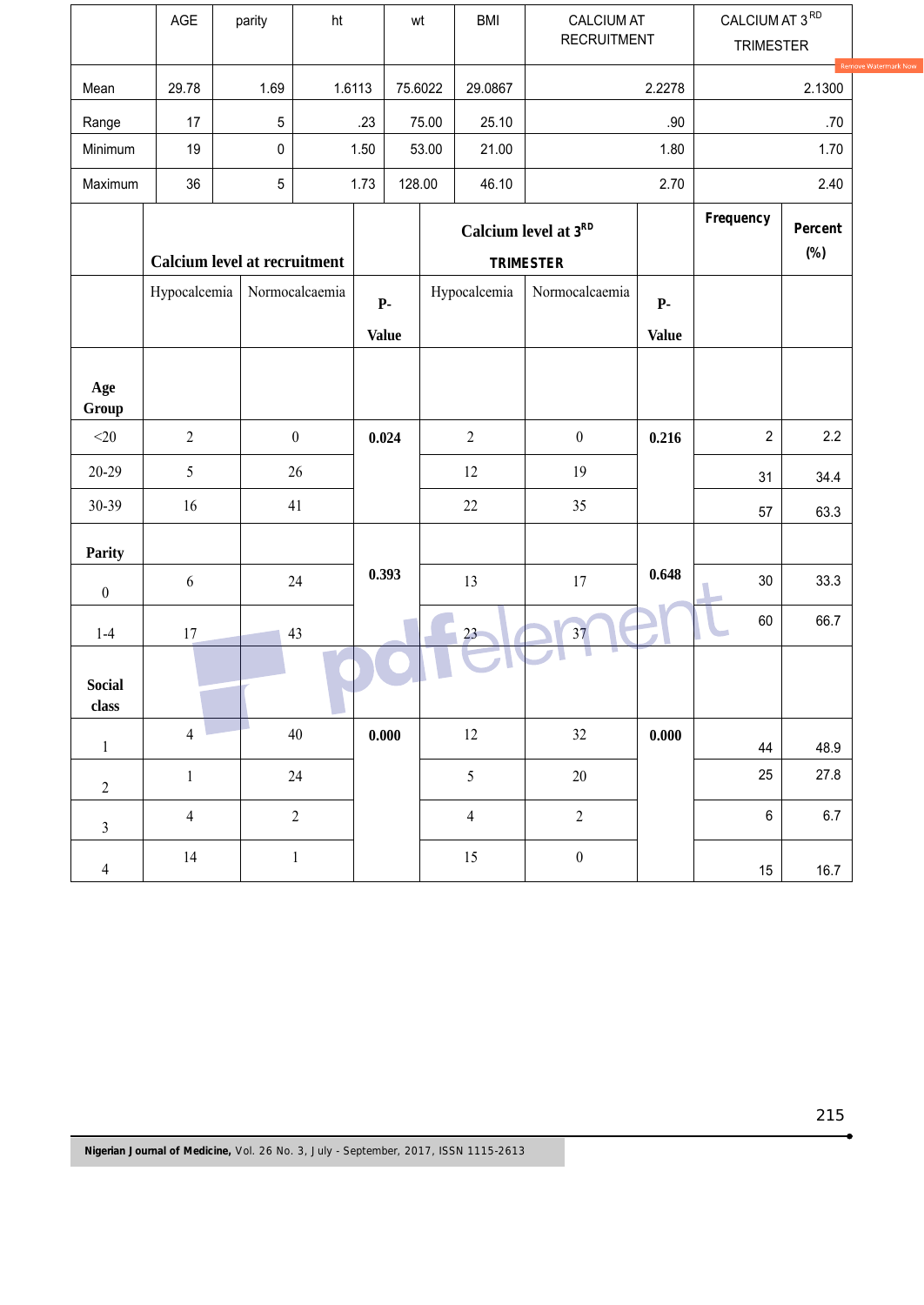|                           | 8 -20 wks    | $26 - 36$ wks (n=90) | P-value |
|---------------------------|--------------|----------------------|---------|
|                           | $(n=90)$     |                      |         |
| Hypertension/preeclampsia | $6(6.67\%)$  | $30(33.3\%)$         | 0.01    |
| Leg cramps                | $21(23.3\%)$ | $25(27.8\%)$         | 0.01    |
| Preterm labour            | $- -$        | $2(2.2\%)$           | 0.03    |
|                           |              |                      |         |

### **DISCUSSION**

The main study revealed that 25.6% of the pregnant women had hypocalcaemia as revealed by the plasma level at recruitment (8-20 weeks). The definition of normal plasma calcium level for the population was 2.2 to 2.6 mmol/ $L^{2+27}$ . Hence this prevalence may be different from figures reported by other investigators working in different populations. Sanchez PA reported 10 to 15 % decline in the plasma level of calcium amongst 30 pregnant women in a community based cross sectional study in north eastern Nigeria,<sup>56</sup> while a previous study conducted in the United States of America, involving 85 pregnant women revealed that their daily calcium intake was less than the recommended daily allowance.<sup>40</sup> This study evaluated second trimester, which is not in keeping with the work by Aruna Patel et al who recruited women from first trimester of pregnancy and this can explain the high levels of hypocalcaemia reported in the study<sup> $a$ </sup>: the prevalence of hypocalcaemia in the present study was lower probably due to the involvement of mainly urban dwellers in a teaching hospital setting.

In this study being a teenager was significantly associated with hypocalcaemia and to a lesser degree the age group 30-39 years as also correlated with hypocalcaemia. This may explain the similarity with findings of Aruna Patel et al who had majority of their study subjects in the age group  $(18-24 \text{ years})$   $^{61}$ . This study has also explained the higher frequency of hypocalcaemia in the para1-4 but this association not statistically significant. This is closely related to the findings of Carmina et al that there was a decrease in serum calcium with increase in parity<sup>46</sup>. In their study, pregnant women with parity 2 or more had significantly lower serum calcium level compared to nullipara. To explain this relationship some investigations have proposed that frequent cycle of reproduction exert a significant stress that leads to a greater risk of malnutrition $47-50$ .

Social class 4 was significantly correlated with occurrence of hypocalcaemia in the study. This is similar to previous reports that lower income women had lower calcium intake, which results in a higher negative calcium balance hence the association of low

socioeconomic status has also been associated with preterm labour/delivery which have been linked to hypocalcaemia<sup>13</sup>. It is most likely that low social class imposes a status of inadequate calcium consumption in the diet because low consumption of diets rich in calcium such as soya bean, legumes and vegetables<sup>13, 30</sup>. The intake of multivitamin supplement by a small group of the subjects in this study was not associated with a better plasma calcium status. This is in agreement with previous studies which have shown no improvement in plasma calcium level by intake of multivitamin during pregnancy<sup>8, 9</sup>. It is important to note that subjects who took additional multivitamin drugs did not aim to take calcium supplements and should calcium be present in these multivitamins the content is likely not to be significant and this may explain the lack of association observed in this study as the use of additional multivitamin did not appear to improve calcium balance in these subjects.

The occurrence of pre-eclampsia was significantly associated with hypocalcaemia in the study. Several researchers in the past have also reported a link between calcium depletion and hypertension in pregnancy in both animals and human studiesr $^{20, 21, 31, 48}$ . This link is attributed to vascular muscle spasm in the uterus which is thought to be due to calcium deficiency. Golmohammad et al in their study demonstrated that all subjects who eventually developed preeclampsia showed decrease in serum calcium concentrations with increasing gestational age<sup>36</sup>. In the present study  $15$ patients with hypocalcaemia at recruitment developed pre-eclampsia another 9 patients who had normocalcaemia at enrolment eventually developed pre-eclampsia, and this in agreement with the study of  $Sukonpan K<sup>51</sup>$ .

The relationship between hypertension and hypocalcaemia has led to some researchers to advocate for the use of calcium supplement to reduce the risk of developing hypertension and hypocalcaemia<sup>42,49</sup>.

Patients who had hypocalcaemia in this study were more likely to report leg cramps. This finding is in agreement with reports of several other studies.<sup>41</sup>In a prospective group of women before and after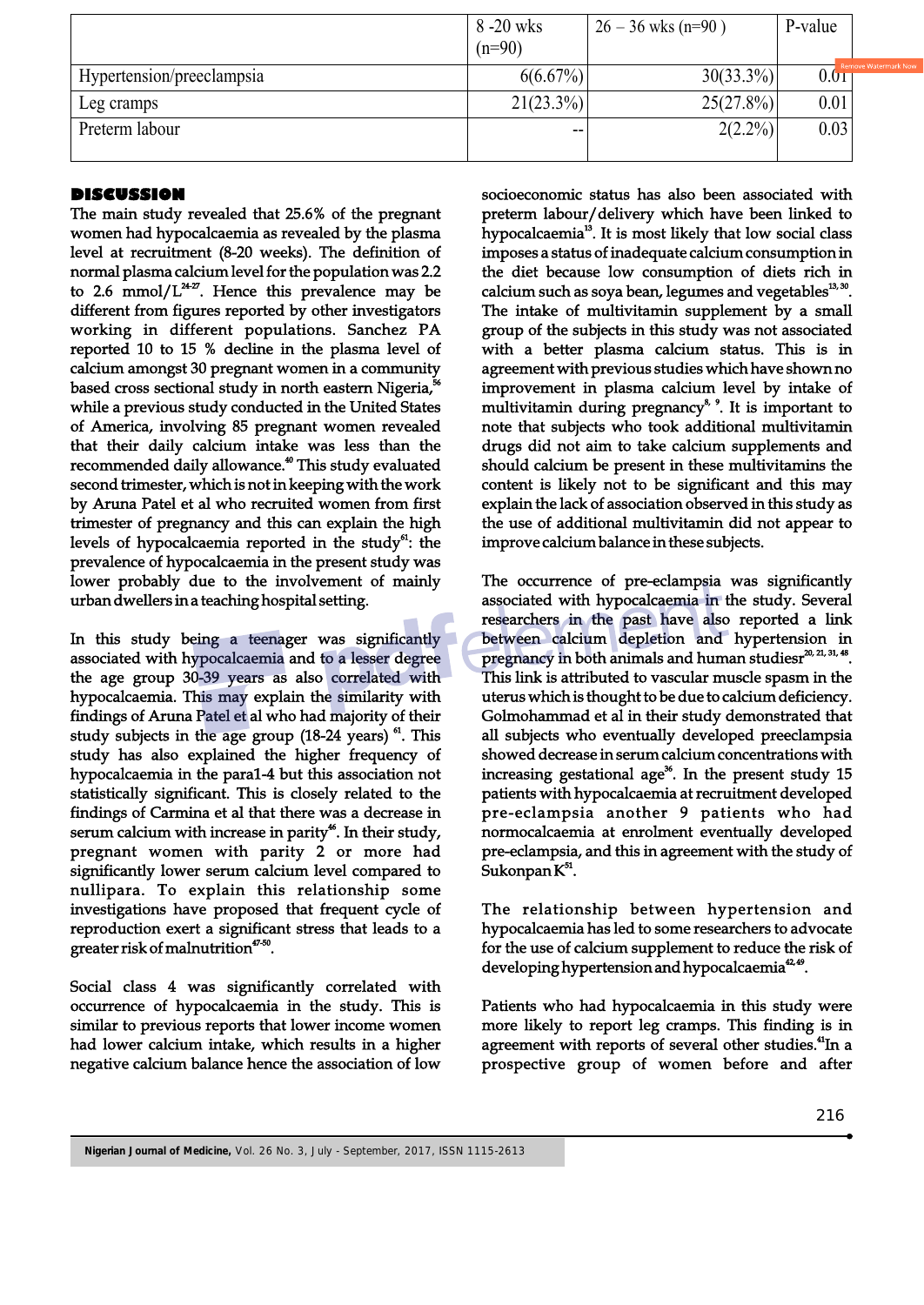showed that oral calcium supplement was associated with a significant decrease in the leg cramps. Similarly, a Cochrane review by Young and Jewell also supported evidence for calcium lactate in the treatment of muscle cramps in pregnancy $41$ .

The risk of having preterm birth did not have any correlations with hypocalcaemia, although some other studies showed calcium deficiency with preterm delivery, hence application of calcium in the treatment of preterm labor<sup>34</sup>. Symphysiofundal height discrepancy during pregnancy did not predict hypocalcaemia in this study.

#### **CONCLUSION AND RECOMMENDATIONS**

This study found the prevalence of hypocalcaemia to be 26.67% and revealed that pregnancy is associated with reduced serum calcium level as gestation advanced.

The factors in these women which contribute to the degree of hypocalcaemia were shown in this study to include young age, high parity and low socio-economic status. The relationship of a negative calcium balance to pre-eclampsia and muscle cramps in pregnancy was significant in this study. It is important to note that maternal health from stand point of preeclampsia and leg cramps remains significant in our locality.

The findings from this study suggest calcium balance needs to be improved in our pregnant women. An important way to reduce the prevalence of hypocalcaemia will be the achievement of normal calcium balance in pregnancy.

I recommend that the average diet in this environment be evaluated in a nutritional study to determine the content of calcium. The diet with the highest amount of calcium can be advised for pregnant women who are at risk of calcium deficiency, in addition calcium supplements may be prescribed to pregnant women at risk of hypocalcaemia.

The assay of calcium ion is not routinely done and is expensive but plasma calcium which was assayed in this study is a reliable indicator of active calcium. However, it is also likely that many women who are hypocalcaemic may not show it early because less than 1% of the body calcium found in the blood; so that doing a blood test may not necessarily identify a deficiency state. It is quite possible to completely miss a hypocalcaemic patient as shown in this study. At risk patients who are so identified will thus benefit from either dietary advice or calcium supplementation. Evidence supports the use of calcium supplementation in women who have hypocalcaemia hence some units

throughout pregnancy. To ascertain the calcium content of our local diet may be difficult because of the diversity of our diets which is influenced by our sociocultural backgrounds. A possible way to overcome the is the supplementation of the diet with oral calcium. The findings from this study revealed that calcium lack is likely pronounced in the third trimester.

All patients should be given oral calcium supplements from the second trimester pregnancy or calcium rich diet especially consisting of leaves, nuts, peas or shellfish is advised from this stage of pregnancy.

I recommend that this policy of routine supplementation of calcium in pregnancy be directed at younger lower income women or those with high parities commenced in the second trimester of pregnancy as these are women who have been shown to be at higher risk of negative calcium balance in this study. It is perceived that prescribing drugs or diet to enhance calcium status at a particular time in pregnancy is most likely to be accepted as a useful intervention after proper counselling of these women as prophylaxis against hypocalcaemia similar to giving haematinics or antimalarial in pregnancy. It is important to emphasize the need for a balanced diet during pregnancy as other micronutrients remain vital to the metabolic needs of the woman and her baby.

It is important to stress that discouragement of teenage pregnancy will help reduce the risk of hypocalcaemia in young mothers further, observing a standard period of birth spacing to allow the body to replenish its stores of essential nutrients including calcium will help to reduce the prevalence of hypocalcaemia in pregnancy. In addition, improving the socio-economic status of every woman through education and economic empowerment will help improve the calcium status of pregnant women in our environment.

I recommend that a population based cross sectional study be conducted to strengthen the findings of this study. This is important because the sample size will be larger and likely to be more representatives so that the drawbacks from a hospital based study will be reduced to the barest minimum. In addition, nutritional survey studies can be carried out to prove the efficacy of dietary counselling in pregnancy.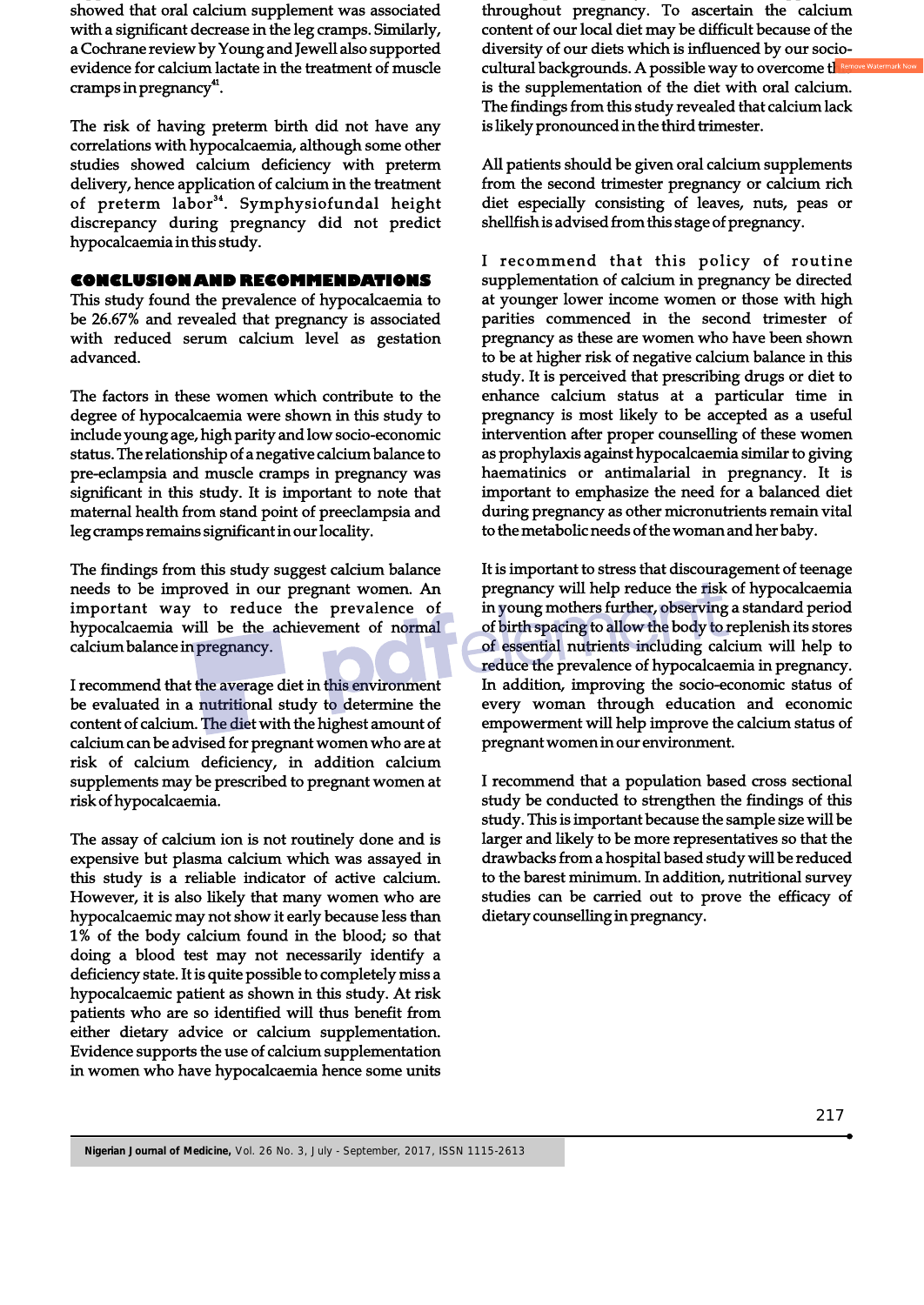- 1. Cunningham FG, Levono JK, Bloom SL et al. Serum calcium level in Pregnancy Williams Obstetrics,  $23<sup>rd</sup>$  edition 2012:114, 1261.
- 2. Walter F. Plasma Calcium levels are regulated by hormonal and non-hormonal mechanisms, Medical Physiology, A Cellular and Molecular Approach (2003, revised 2009): Elsevier/ Saunders p. 1094-300. ISBN 1-14160-2328-3.
- 3. Pitkan RM, Gehhardt M P. Serum calcium concentrations in human pregnancy. Am J obstetGynaecol 1997; 127:775.
- 4. Heaney RP, Skillman T G. Calcium metabolism in normal human pregnancy. J Clinical Endocrinal Metab 1971; 33: 66-170.
- 5. Yic H. Effects of Calcium ion concentration on keratinocyte. World Scientific conference. NatlAcadSci USA 1984; 81(17): 54355439.5. Acrti R
- 6. Fairweather-Tait S, Prentice A, Heumann K. Effects of calcium supplements and stage of lactation on the calcium absorption efficiency of lactating women accustomed to low calcium intake. Am J Clin 1995; 62:1188-92.
- 7. Shakhmatova EI. Changes in osmolality and blood serum ion concentration in pregnancy. Human physiology 2000; 26:92.
- 8. Kassu A, Yahutam T, MuluA Et al. Serum zinc, copper, selenium, calcium and magnesium levels in pregnant and non-pregnant women in Gondah, northwest Ethiopia. Bio trace Elem Res, 2008; 122(2): 97-106.
- 9. Raman L, Rjalakstnni K, Krishna Machari KA. Effects of calcium supplementation to undernourished mothers during pregnancy on the bone density of neonates. Am J ClinNutr 1978:31-466-9.
- 10. World Health Organization trial of calcium supplementation among low in pregnant women. Am J OBGY 2006, 194(3) 639-649.
- 11. Food and Agricultural Organisation (FAO) of the United Nations (UN): World Health Organisation (WHO). Human vitamin and mineral requirements. Report of a FAO: WHO expert consultation, Bangkok, Thailand, Rome: Food and Agricultural Organisation of the United Nations, 2001.
- 12. Ladipo OA, Nutrition in pregnancy, Mineral supplement.www.ajcn.nutrition.org/content/7 2/12805.
- 13. Bezerra FF, Labiossere JP, King JC et al. Pregnancy and lactation affects markers of calcium and bone metabolism differently in adolescent and women with low calcium intake. J Nutr 2002; 132: 2183-7.
- 14. Raraty M. Calcium dependent enzyme activation and vacuole formation.
- 15. Kister K, Barenbroke M, Louwen F. Membrane, intracellular and plasma magnesium and calcium concentrations in pre-eclampsia. Am J Hypertens. 2000; 13:765-769.
- 16. Van Breemen C, Aaronson P. ''Sodium-Calcium" interactions in Mammalian Smooth muscles. Pharmacol Rev 1978; 30(2):167-208.
- 17. Heaney RP, Recker RR, Stegman RR. Nutrition Reference values of calcium balance deteriorates in pregnancy before foetal bone maturation. AmJEpidemiol 1982; 116:141-8.
- 18. Audu LR, Ekele BA, A ten-year review of maternal mortality in Sokoto, Northern Nigeria. West Afr J Med. 2002; 21: 74-6.
- 19. Agida TE, Akada GO, Otubu JAM. Maternal Mortality in the Federal Capital Territory, Nigeria: A call to action, New Nigeria J. Clin Res, 2011; 1 (2): 82 – 87.
- 20. Hofmeyr GJ, Atallah AN, Duley L. Calcium supplementation for preventing hypertension disorders and related problems (Cochrane review). In cochrane library, 2996; 4.
- 21. World Health Organization 2011; WHO recommendation for prevention and treatment of preeclampsia and eclampsia. www.who.int.
- 22. Walker JJ. Pre-eclampsia, Lancet, 2003; 22:143 148.
- 23. Larrison A, Palm M, Harrison LO et al. Reference value for clinical chemistry tests during pregnancy, BTO G 2008; 115:872.
- 24. Kent GN, Pruce RI, Gutteridge DH. The efficiency of intestinal of calcium absorption is increase in late pregnancy but not established in lactation. Calcit Tissue Int 1991; 48:293-5.
- 25. Heancy RP, Recker RR, Stegman RR et al. Calcium absorption in women, relationship to calcium intake, estrogen status and age. J Bone Miner Res 1989; 4:469-75.
- 26. Kerstetter JE, O'Brien KO, Insogna KL. Dietary protein calcium metabolism and skeletal homeostasis revisited. Am J ClinNutr 2003; 78:5845-5925.
- 27. Nordin BEC, Horsema A, Marshall DH et al. Calcium requirement and calcium therapy. ClinOrthop 1979; 140:216-46
- 28. Takaya J, Kaneko K. fetus and magnesium. Clin calcium 2005; 15 (11): 105-10.
- 29. Coons CM, Blant K, Seelig MS. Magnesium deficiency in the pathogenesis of disease. New York: plenum, 1980. (http://www.mgwater.com/seelig/...shtml)
- 30. Pathak P, Kapoor SK, kapil u et al. Serum magnesium level among pregnant women in a rural community of Hayane State, India. Eur J ClinNutr 2003; 57:1504-1506.
- 31. Kister K, Barebrock M, Louwen F Et al. Membrane, intercellular and plasma magnesium

**Nigerian Journal of Medicine,** Vol. 26 No. 3, July - September, 2017, ISSN 1115-2613